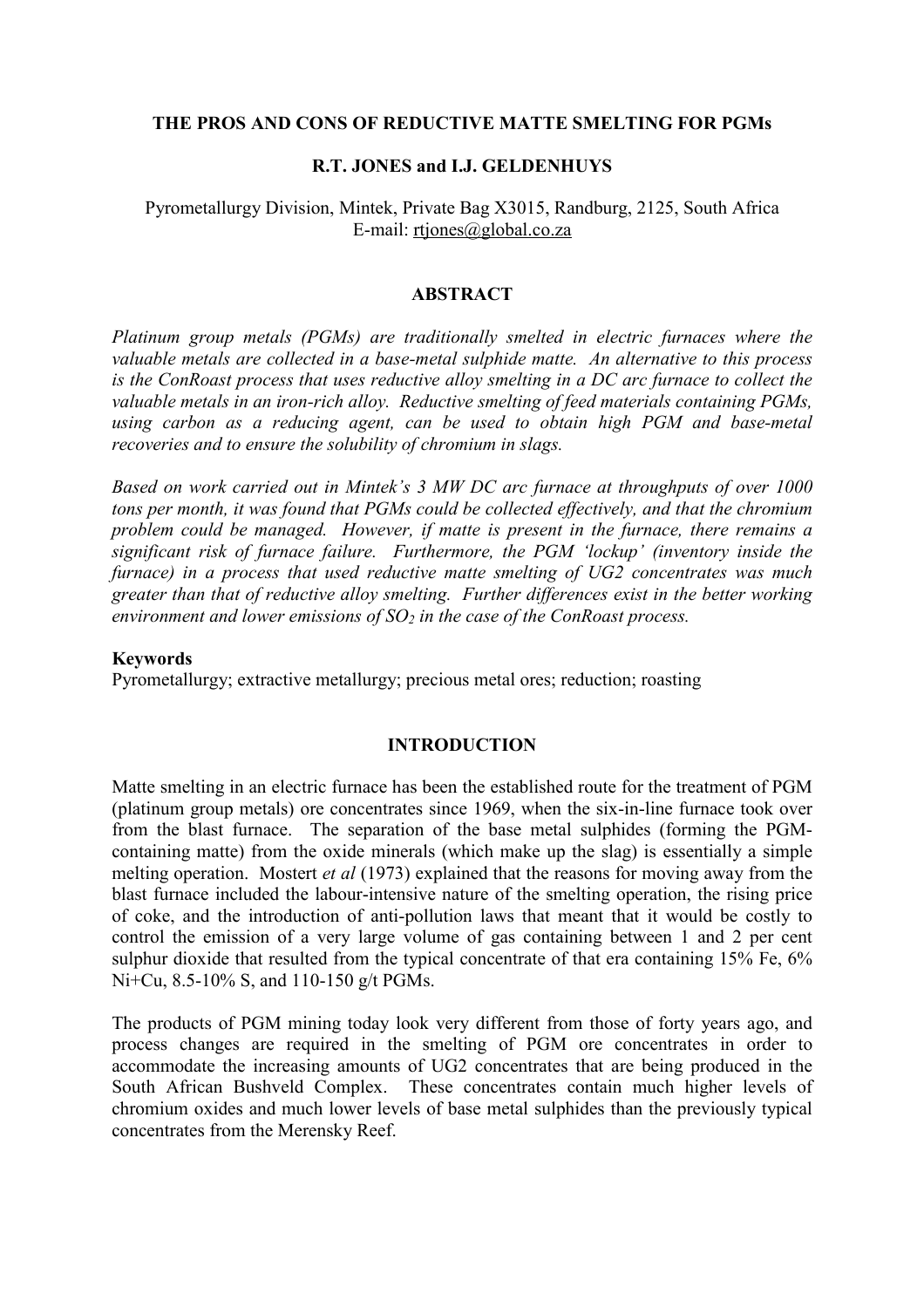The ConRoast process, previously described by Jones (2002, 2009), is an alternative to matte smelting that does not require sulphur to collect the valuable metals, but instead collects the PGMs and base metals in an iron-rich alloy. This proposed solution to the problem of smelting UG2 (and other) concentrates involves roasting of the concentrates to remove most of the sulphur prior to smelting, followed by reductive alloy smelting in a DC arc furnace. This process is unconstrained by the amount of chromium present in the feed, is much environmentally cleaner in terms of sulphur emissions, is much less prone to failure of furnace containment, and achieves very high recoveries of PGMs. The resulting alloy can be treated further either hydrometallurgically, or pyrometallurgically by converting to remove the iron to produce a product very similar to a conventional converter matte.

The challenges facing PGM smelters today can be summarised in terms of three major problems.

### **The Sulphur Problem**

The emission of  $SO<sub>2</sub>$  (sulphur dioxide) from furnaces and converters is hard to avoid when using a sulphur-based matte-smelting process. However, the ConRoast process does not rely on the presence of sulphur, as it smelts essentially sulphur-free (or low-sulphur) material in a DC arc furnace and collects the valuable metals in an iron alloy. Sulphur can be removed, prior to smelting, using a fluidized-bed roaster which is a well-enclosed vessel that produces a steady continuous stream of  $SO_2$  that can be used for the production of sulphuric acid (if the concentration and scale warrant this course of action). Compared to the traditional mattesmelting process, emissions of  $SO<sub>2</sub>$  can be orders of magnitude lower if the ConRoast process is used. The capital costs of acid production can also be reduced markedly.

#### **The Chromium Problem**

The traditional matte-smelting process imposes strict limits on the quantity of chromite (prevalent in the UG2 reef) that can be present in the smelter feed, because of the deleterious consequences of build-ups of the very stable crystalline chrome spinel in the furnace. This constraint restricts the recovery of the PGMs in the production of ore concentrates. The ConRoast process eliminates the chromium constraint in smelting and so opens up huge opportunities in the types of materials that can be smelted, and provides an opportunity to significantly enhance the overall process recovery of PGMs (through removing the restrictions in concentrator operations). The essential step in the solution of the chromium problem involves the addition to the furnace of carbon as a reductant, to ensure that the oxidation state of the chromium changes from that of  $Cr_2O_3$  to that of CrO, which is readily soluble in the slag.

### **The Containment Problem**

As the South African platinum producers have moved increasingly to processing ore from the UG2 reef to supplement the previous production from the Merensky reef, there have been numerous furnace failures and explosions in the industry. Increasing smelting temperatures have been used in an attempt to avoid the build-up of chrome spinel emanating from the higher  $Cr_2O_3$  contents in UG2 concentrates. Even though water-cooled copper cooling systems have been introduced in recent years, the highly superheated and corrosive molten matte in traditional smelters is inherently difficult to contain. The CEO of one of the major platinum producers was recently quoted by Hasell (2010) as describing the company's largest furnace as "particularly unreliable". On the other hand, the ConRoast process is able to use a simple and robust design of furnace, because the melting temperatures of the slag and alloy are close to each other.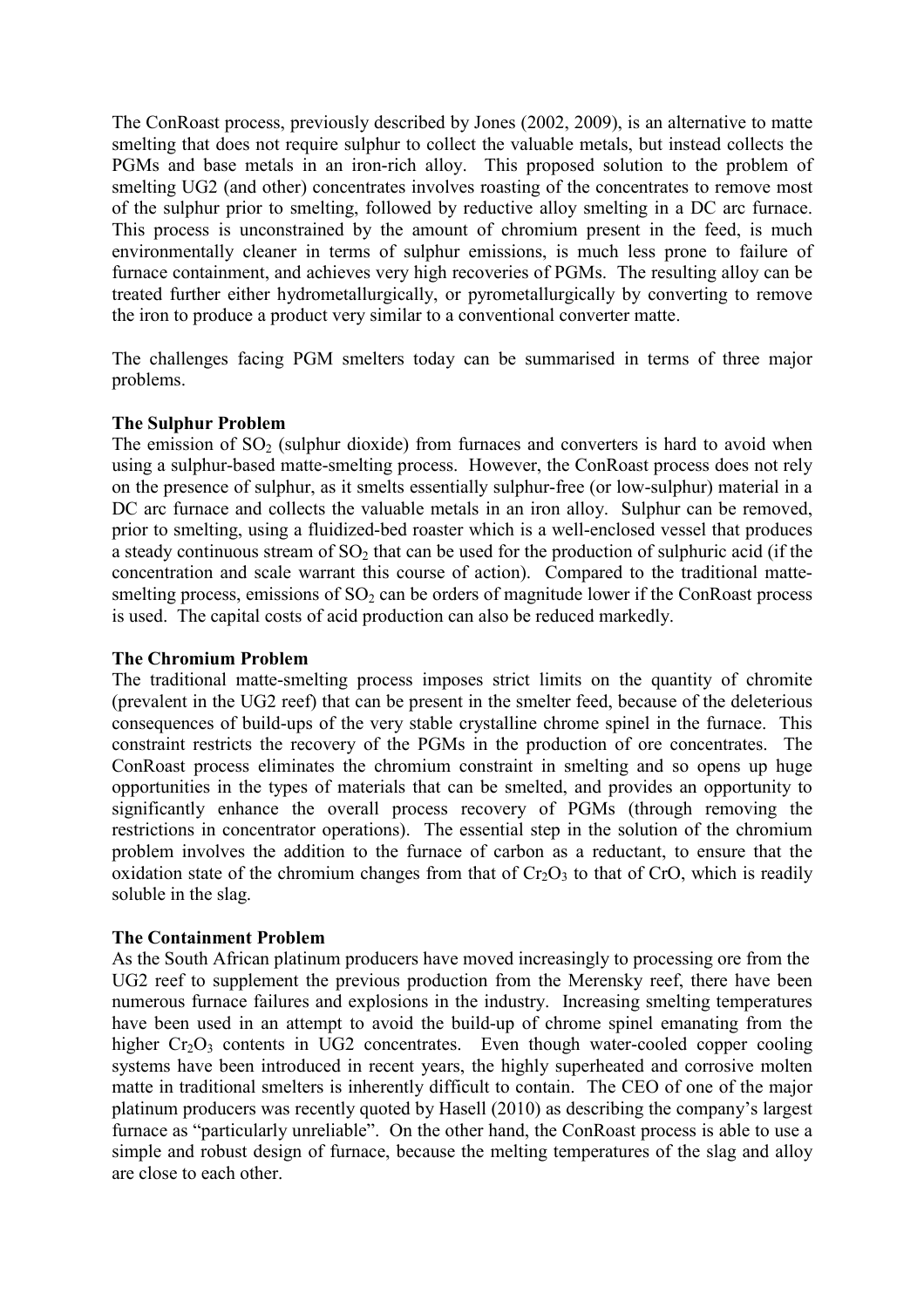The two processes briefly described above, namely matte smelting and reductive alloy smelting, are very different from each other, as are the types of furnace in which they are typically carried out. The question has often been asked whether it would make sense to use a hybrid of these two approaches, namely reductive matte smelting, where carbon is used as a reductant, but the product from the furnace remains a sulphide matte. This paper is aimed at answering that question, at least in part.

### **REDUCTIVE MATTE SMELTING**

Addition of carbon to PGM-containing concentrate in a furnace results in some of the iron (and other metallic) oxides being reduced to the metallic state. To some degree, the chromium oxides from UG2 concentrates will be reduced to CrO, thereby becoming more readily soluble in the slag. These advantages are similar to those enjoyed by the ConRoast process (where sulphur is removed in a fluidized-bed roaster prior to smelting, and the PGMs are collected in an iron-rich alloy), yet there are significant differences between 'reductive matte smelting' and 'reductive alloy smelting'.

Reductive matte smelting is constrained to produce a sulphur-rich matte product, either for reasons of crushability or for compatibility with an existing downstream process. This negates the advantage of the alloy having a high liquidus (melting) temperature that is compatible with that of the slag; and there is considerably higher risk of the super-heated matte penetrating the refractories and breaking out of the furnace.

# **PILOT-SCALE TESTWORK**

Large-scale demonstration smelting of PGM-containing feed materials has been carried out in Mintek's pilot plant since April 2004. Much of this work involved the processing of revert tailings that had a low sulphur content, as described by Geldenhuys *et al* (2009). This initial work, carried out in a 1.5 MW DC arc furnace with a shell diameter of 3 m, is used as a reference point for the comparison of more recent furnace campaigns.

The reductive matte-smelting work described here covers two roughly six-month periods of operation of Mintek's 3 MW DC arc furnace, which has a shell diameter of 4.25 m.

It was common practice during the two reductive matte-smelting campaigns to work with a blend of feed materials, typically somewhere around a 75:25 mixture of various highchromium concentrates to converter slag. The converter slag provided a convenient supplementary source of iron for the process, and resulted in an overall slag composition that was acceptable in terms of liquidus temperature and viscosity, and was not overly aggressive. The compositions of the blended feed for each of the campaigns are shown in Table 1. The compositions of the slag and alloy (or matte) products are shown in Tables 2 and 3. In these tables, the sections marked 'Alloy smelting' refer to the work that was extensively reported on by Geldenhuys *et al* (2009), where the material smelted over the period May 2004 to August 2008 was revert tailings.

It should be noted that, both for reductive alloy smelting and reductive matte smelting in a DC arc furnace, it is possible to vary the degree of reduction of the iron oxide in the feed to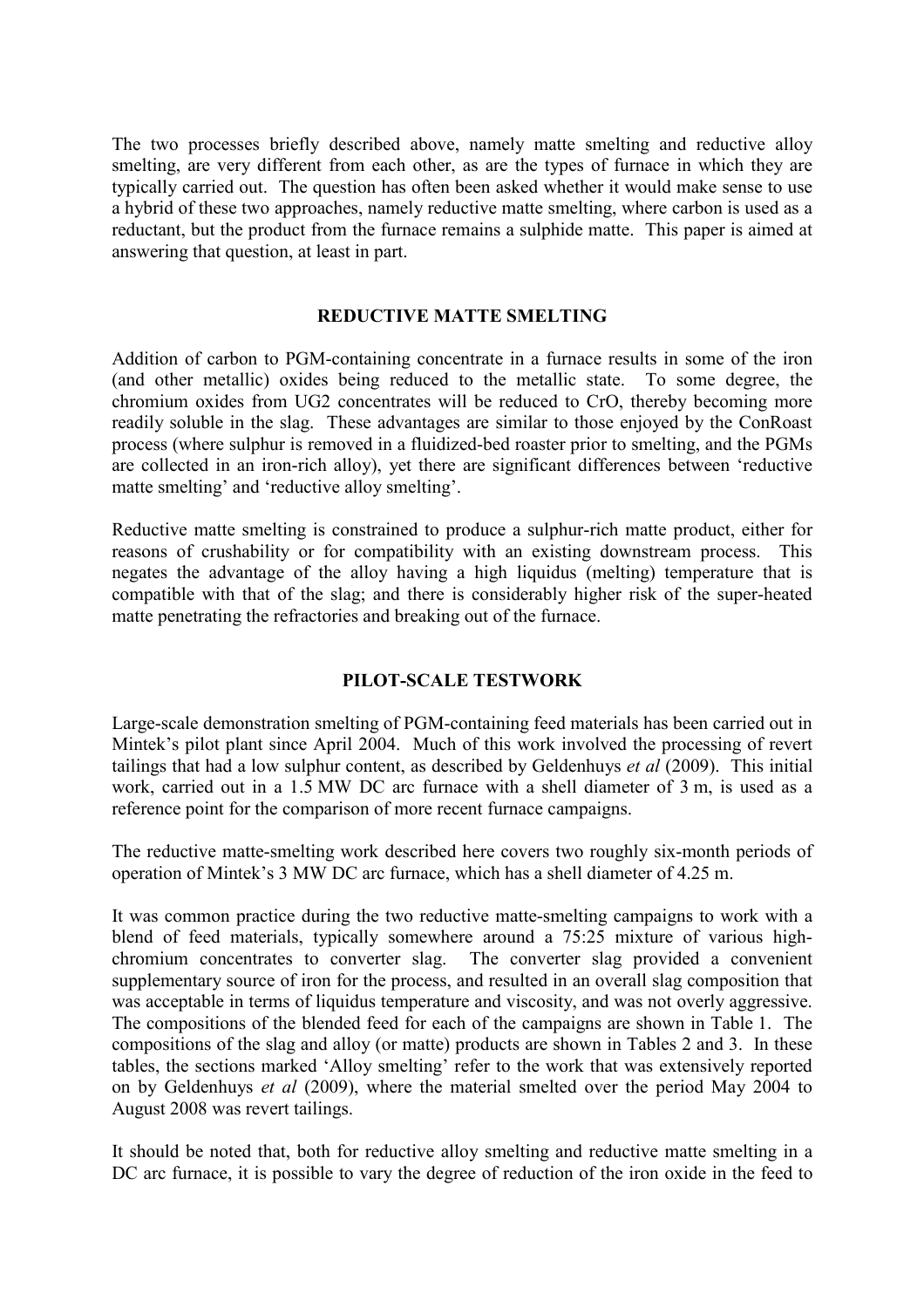metallic iron. The recoveries of the valuable metals are directly linked to the extent to which iron oxide is reduced to the metallic state. Clearly, the mass of the alloy (or matte) that is produced in the furnace is also directly linked to the extent of iron recovery to the alloy. This allows the operator of the furnace significant flexibility to choose the desired operating point, and allows a trade-off to be made between the recovery of the valuable metals and the quantity of alloy that is produced (which then needs to be treated further). In light of this, not too much should be read into the variations between the residual PGM contents of the slags listed below, as these figures simply reflect the operating choices that were preferred (or specified by the client) at the time.

|                       | $Al_2O_3$ | CaO  | Co   | $Cr_2O_3$ | Cu   | FeO   | MgO   | Ni   | S    | SiO <sub>2</sub> | PGM 4e |
|-----------------------|-----------|------|------|-----------|------|-------|-------|------|------|------------------|--------|
| Alloy<br>Smelting     | 3.73      | 6.42 | 0.14 | 2.41      | 0.30 | 32.2  | 1179  | 0.89 | 0.76 | 36.2             | 51     |
| Oct 2008-<br>Mar 2009 | 5.17      | 3.85 | 0.13 | 2.45      | 0.66 | 24.54 | 14.26 | 1.34 | 1.53 | 40.46            | 74     |
| Oct 2009-<br>Mar 2010 | 3.50      | 2.80 | 0.12 | 2.30      | 0.82 | 20.91 | 18.59 | .50  | .99  | 40.87            | 167    |

Note:  $PGM$  4e =  $Pt + Pd + Rh + Au$ 

**Table 2:** Slag composition, mass % (PGM listed in g/t)

|                      | $Al_2O_3$ | CaO  | Co   | $Cr_2O_3$ | Cu   | FeO   | MgO   | Ni   |      | SiO <sub>2</sub> | PGM 4e |
|----------------------|-----------|------|------|-----------|------|-------|-------|------|------|------------------|--------|
| Alloy<br>Smelting    | 4.41      | 7.27 | 0.05 | 2.83      | 0.09 | 28.7  | 14.06 | 0.11 | 0.34 | 41.3             | 1.12   |
| Oct2008-<br>Mar 2009 | 6.38      | 4.51 | 0.04 | 3.00      | 0.10 | 18.15 | 17.51 | 0.08 | 0.18 | 48.18            | 0.48   |
| Oct2009-<br>Mar 2010 | 4.15      |      | 0.06 | 2.59      | 0.15 | 20.70 | 20.96 | 0.19 | 0.28 | 45.81            | 1.70   |

**Table 3:** Alloy composition, mass % (PGM listed in g/t)

|                       | С    | Cо   | <b>Cr</b> | Сu    | Fe    | Ni    |       | Si   | PGM 4e |
|-----------------------|------|------|-----------|-------|-------|-------|-------|------|--------|
| Alloy<br>Smelting     | 0.07 | .40  | 0.17      | 3.18  | 77.0  | 10.8  | 6.05  | 0.24 | 662    |
| Oct 2008-<br>Mar 2009 | 0.05 | 0.94 | 0.46      | 5.56  | 67.18 | 12.26 | 11.42 | 0.18 | 749    |
| Oct 2009-<br>Mar 2010 | 0.04 | 0.83 | 0.30      | 10.42 | 46.31 | 20.18 | 19.13 | 0.17 | 1968   |

### **Campaign 1: October 2008 – March 2009**

The first campaign in the then-new 3 MW furnace at Mintek started out with the intention of doing alloy smelting, as before. However, a serious challenge occurred as a result of feed materials arriving with too high a sulphur content. This resulted in the formation of an alloy with a much lower liquidus temperature than the process is designed to accommodate. The superheated alloy then caused rapid wear of the side-wall refractories, resulting in a leak adjacent to the alloy tap-hole on 27 March 2009. The escaping stream of superheated molten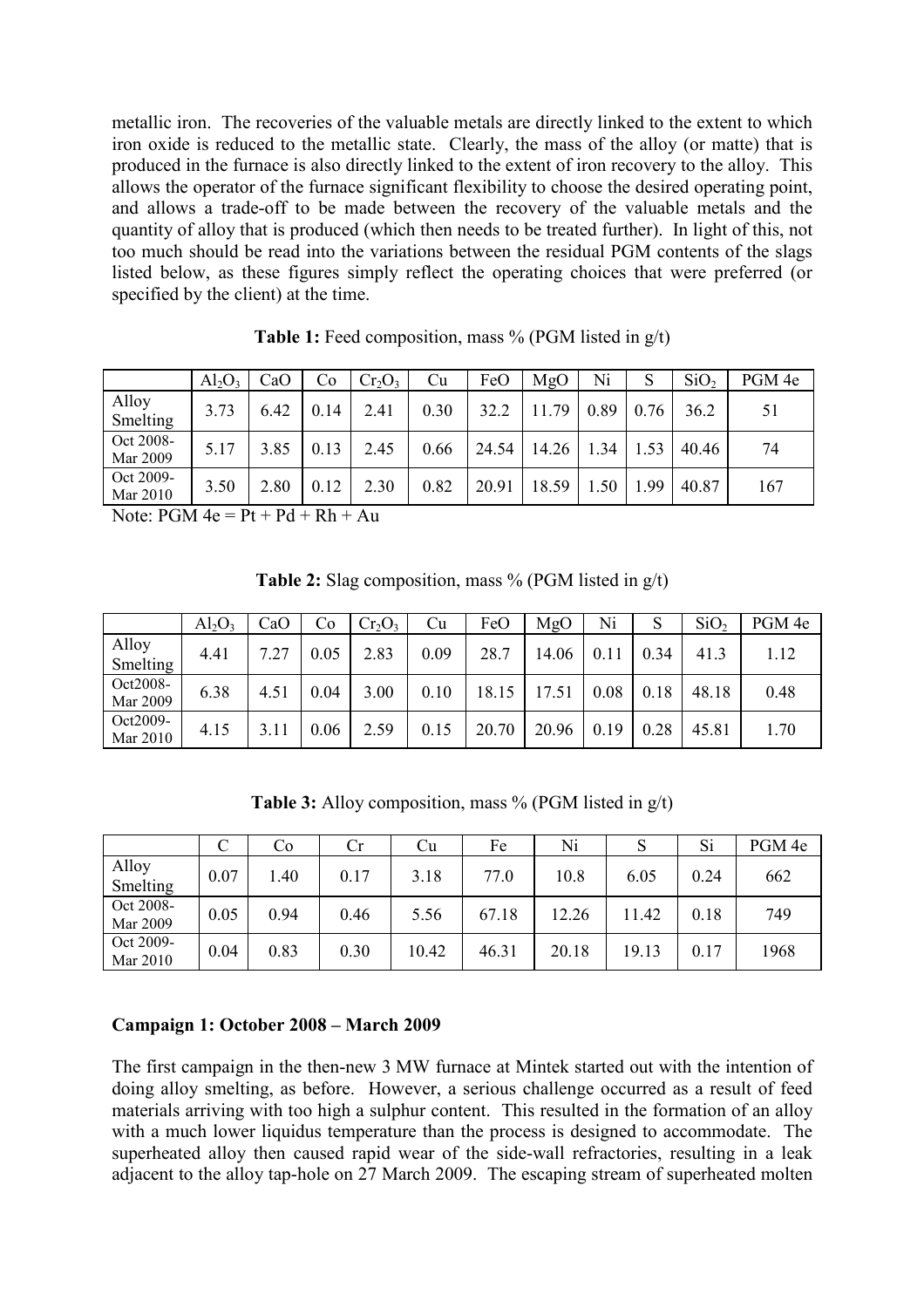alloy cut through one of the cooling circuits, resulting in a series of metal-water explosions just outside the furnace. This incident was well managed and there were no injuries or burns, but it did cause a three-week shutdown of the furnace while repairs were carried out. The incident highlighted the benefits of operating in a low-sulphur alloy-smelting mode, as more than four years of previous incident-free operation were starkly contrasted with a mere six months of operation in high-sulphur mode. This clearly pointed out the limitations of highsulphur feed materials, and the necessity for a full implementation of the ConRoast process including the roasting step. It had been expedient to simply smelt the feed materials directly without first installing a roaster, and this worked quite satisfactorily as long as the sulphur content of the feed was low.

# **Campaign 2: October 2009 – March 2010**

A second opportunity to try out reductive matte smelting in the 3 MW DC arc furnace came about almost exactly a year after the first. This time there was a requirement to produce a crushable (rather than granulated) matte product from a range of high-sulphur feed materials.

In order to produce a matte with a close-to-conventional composition, it was necessary to limit the amount of metallic iron that was produced by reduction of iron oxide. This imposed quite a constraint on the operation, as it was also necessary to meet the need for high PGM recoveries.

Because of the ever-present risk of furnace failure caused by super-heated matte, it was prudent to operate the furnace at a lower power intensity (about 60%) than was used for the alloy-based ConRoast process. In this case, a target throughput of 1200 tons per month was used, although constraints on the supply of feed material limited actual throughputs to around 1000 tons per month.

The very high sulphur content of the matte resulted in it having a very low liquidus temperature (relative to that of the slag). The superheated matte has a great propensity for penetrating the refractory lining of the furnace. There was a marked difference between the alloy-smelting and matte-smelting operations, in terms of  $SO<sub>2</sub>$  emissions from the furnace, especially in the immediate working environment during slag and matte tapping.

A notable feature of this campaign is that a significant portion (around a quarter) of the PGMs seemed to stay behind in the furnace. This PGM 'lockup' (inventory inside the furnace) continued to increase for a number of months. At the conclusion of this particular smelting contract, it was required to dig out the furnace contents because of the extensive 'lockup' of the valuable alloy / matte product which was believed to have penetrated the refractory lining including the hearth. This dig-out work is currently underway, but it is very clear from a visual inspection of the furnace that the matte had penetrated the hearth refractory material (normally over one metre thick) almost all of the way to the bottom of the furnace. There was also evidence of matte penetration between refractory bricks in the sidewalls.

### **Comparison of reductive alloy smelting and reductive matte smelting**

Some highlights of the comparison between the various campaigns are shown in Table 4. Most noteworthy is the increase in the sulphur content of the feed material, from 1.5% to 2.0% (compared to much lower average 0.76% S content in the previous four-year alloy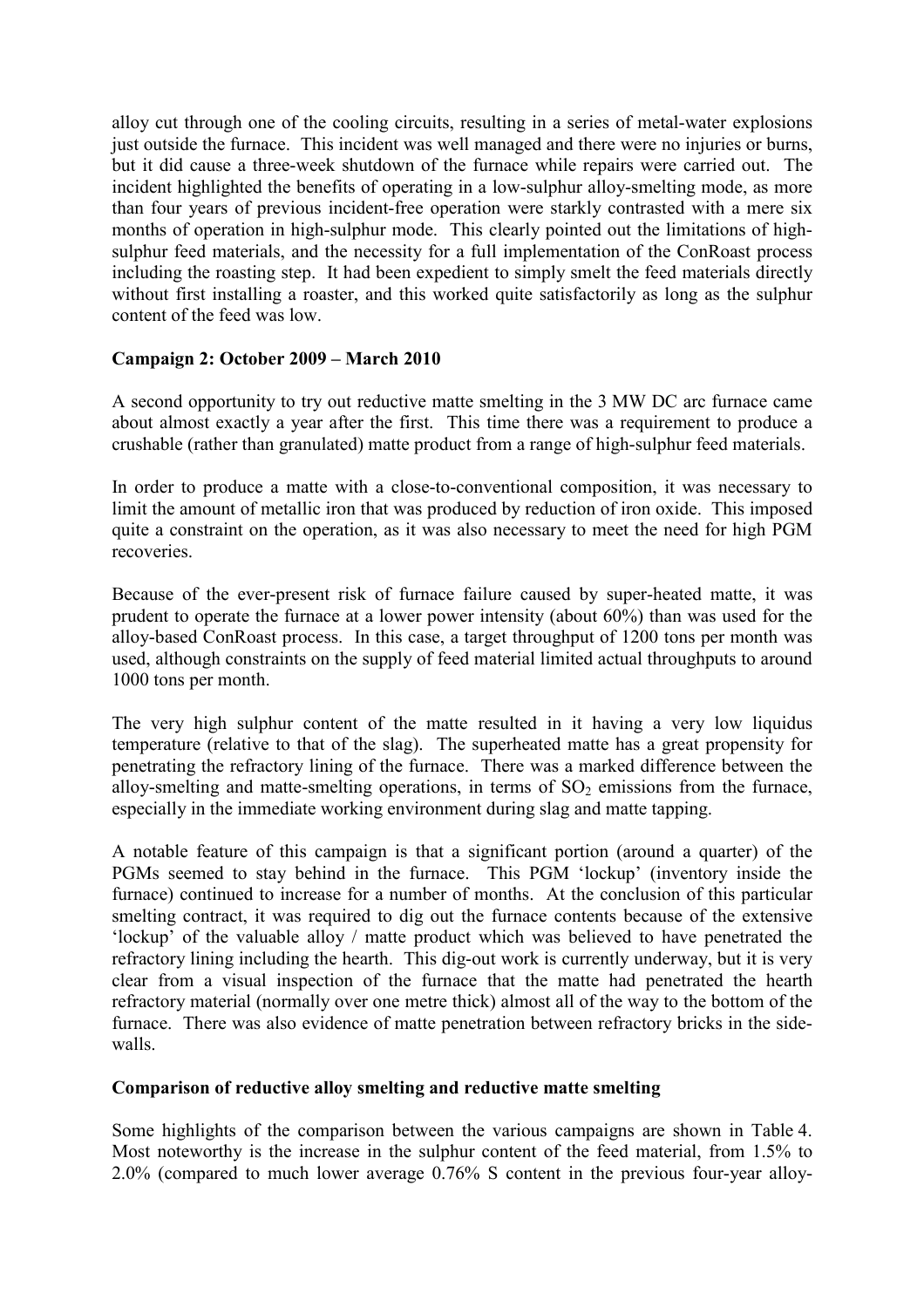smelting series of campaigns). The higher-S feed resulted in alloys containing averages of 11% and 19% S (and a maximum of 24%) for the two reductive matte-smelting campaigns.

|                                                                                       | <b>Alloy Smelting</b>                               | Oct 2008 – Mar 2009               | Oct 2009 – Mar 2010                                                  |  |  |
|---------------------------------------------------------------------------------------|-----------------------------------------------------|-----------------------------------|----------------------------------------------------------------------|--|--|
| Duration                                                                              | $~\sim$ 4 years                                     | 6 months                          | 6 months                                                             |  |  |
| Tons smelted                                                                          | ~1000                                               | 6158                              | 5793                                                                 |  |  |
| Highest tons/day                                                                      | 47.1 $(=1430 t/m)$                                  | 65.8 (= $2000 t/m$ )              | 47.2 ( $=1440$ t/m)                                                  |  |  |
| Mass of Alloy / Mass<br>of Feed, %                                                    | 7.3                                                 | 10.0                              | 6.5                                                                  |  |  |
| Mass of Slag / Mass of<br>Feed, %                                                     | 84                                                  | 82.0                              | 94.2                                                                 |  |  |
| %S in feed                                                                            | 0.76                                                | 1.53                              | 1.99                                                                 |  |  |
| %S in alloy, average                                                                  | 6.1                                                 | 11.4                              | 19.1                                                                 |  |  |
| %S in alloy, maximum                                                                  | N/A                                                 | 15.6                              | 23.9                                                                 |  |  |
| $\%$ Cr <sub>2</sub> O <sub>3</sub> in feed                                           | 2.4                                                 | 2.5                               | 2.3                                                                  |  |  |
| Mass Cr in alloy /<br>Mass of Cr in feed, %                                           | $0.5 - 1.4$                                         | 2.8                               | 1.2                                                                  |  |  |
| PGM recovery, %<br>Alloy / (Alloy + Slag)                                             | 99                                                  | 99                                | 99                                                                   |  |  |
| PGM retention in<br>$furnace =$<br>$1 - ((\text{Alloy} + \text{Slag}) / \text{Feed})$ | Not directly comparable<br>with other two campaigns | $-2\%$                            | 23%                                                                  |  |  |
| Furnace integrity                                                                     | No failures in four<br>years of operation           | Tap-hole leak after six<br>months | No failure, but<br>extensive matte<br>penetration of<br>refractories |  |  |
| Corrosion of steelwork                                                                | No significant<br>corrosion                         | Off-gas area                      | Corroded upper side-<br>walls and off-gas area                       |  |  |
| $SO2$ emissions from<br>furnace                                                       | Very low                                            | Significant                       | High                                                                 |  |  |

**Table 4:** Summary of main features of the furnace campaigns

### **CONCLUSIONS**

Testwork at Mintek has shown that reductive matte smelting in a DC arc furnace is able to accommodate the smelting of high-chromium feed materials by means of using carbon as a reductant to ensure the solubilisation of chromium oxide in the slag. However, because of the high sulphur content of the feed materials to the furnace, the major challenges of furnace integrity and sulphur emissions remain, using this approach.

The use of a smelting approach that is a hybrid of matte smelting and reductive alloy smelting is akin to the idea of trying to 'cross a chasm using small steps'. It is better to choose which side of the chasm you would like to be on and then to fully embrace all aspects of that option.

The preferred solution to the problem of smelting UG2 concentrates involves roasting of the concentrates to remove most of the sulphur prior to smelting, followed by reductive alloy smelting in a DC arc furnace. This process is unconstrained by the amount of chromium present in the feed, is much environmentally cleaner in terms of sulphur emissions, is much less prone to failure of furnace containment, and achieves very high recoveries of PGMs.